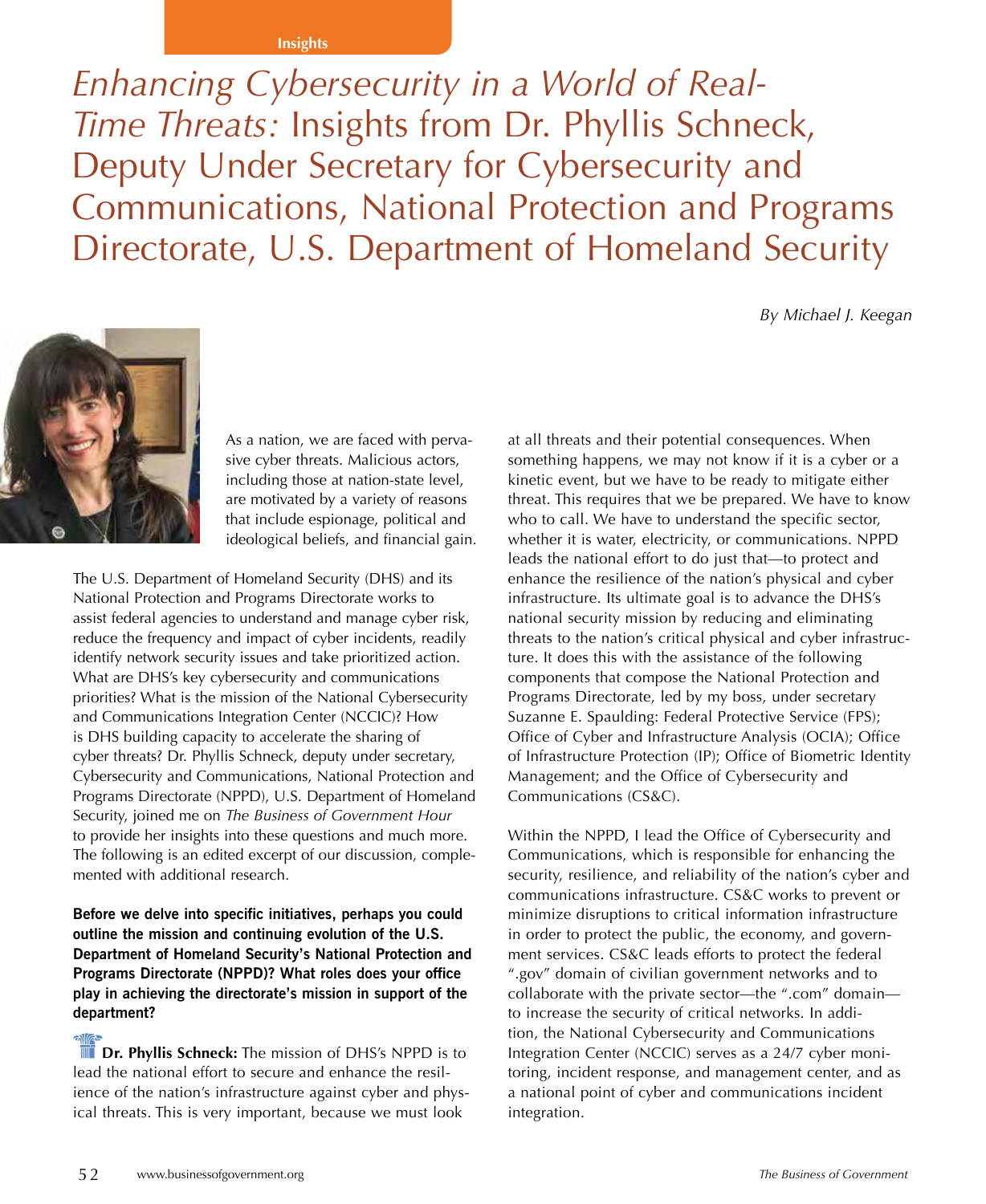"Whether it is the Einstein Program, the Continuous Diagnostics and Mitigation, or NCCI, it's all about forging and sustaining partnerships. It is about people talking to people, sharing science and knowledge, and building relationships, so when something happens, we know who to call and what to do. If you can't connect, you can't share information and that is what we're protecting, our connections and our way of life."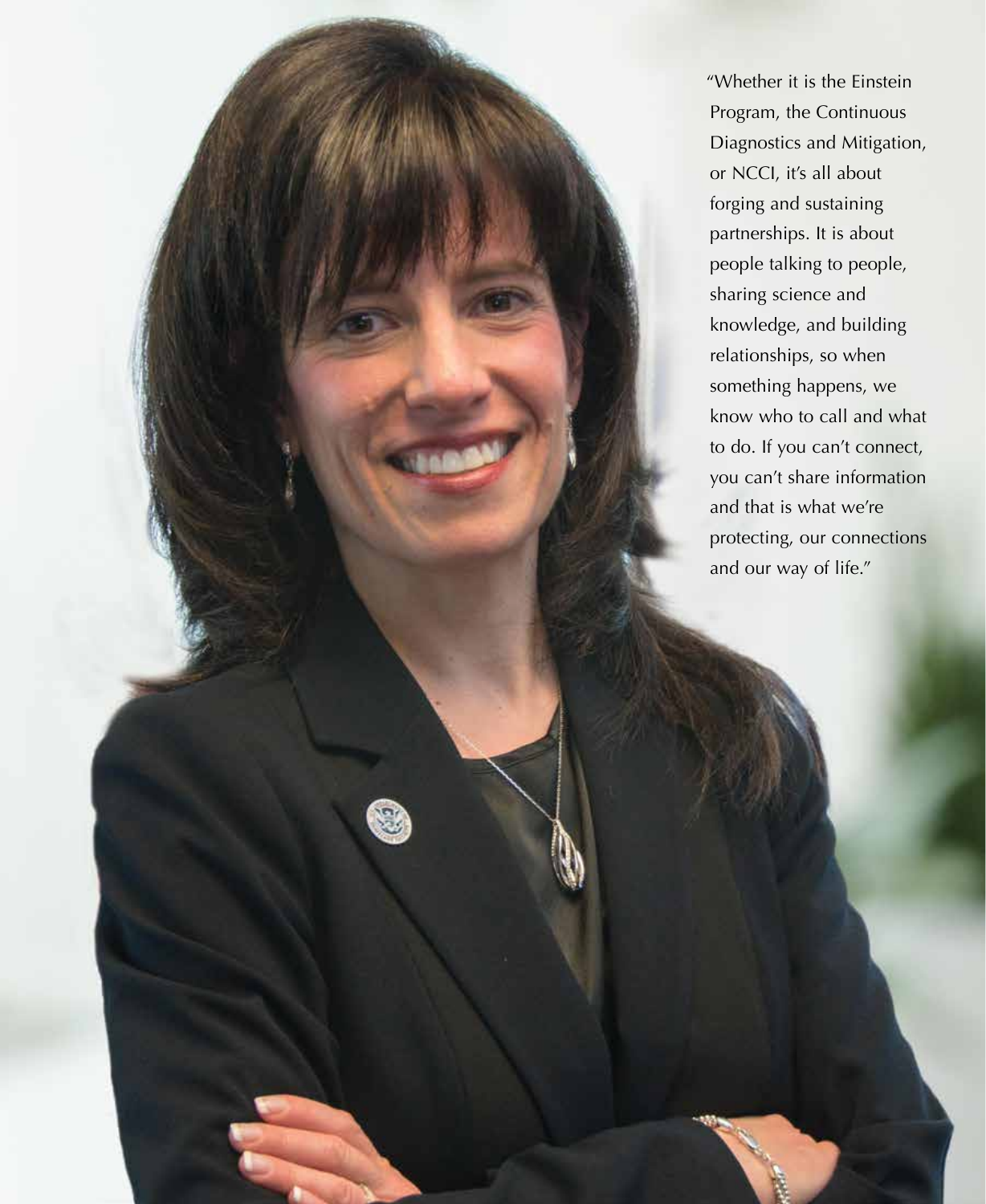# **What are your specific responsibilities as deputy under secretary for cybersecurity and communications?**

**The Dr. Phyllis Schneck:** It is a long title with multiple responsibilities. I am deputy for cybersecurity and communications to the under secretary of the NPPD, Suzanne Spaulding. I am the chief cybersecurity official for the department and support its mission of strengthening the security and resilience of the nation's critical infrastructure. This involves making sure that our cyber mission is always fully integrated into the under secretary's vision of how to enhance our resilience against physical and cyber threats. Secondly, I also oversee the entire cybersecurity and communications operation. Whether it is the Einstein Program, the Continuous Diagnostics and Mitigation, or the National Cybersecurity and Communications Integration Center (NCCI), it's all about forging and sustaining partnerships. It is about people talking to people, sharing science and knowledge, and building relationships, so when something happens, we know who to call and what to do.

If you can't connect, you can't share information and that is what we're protecting, our connections and our way of life. All of this comes under my purview, as well as understanding how we work with the cyber mission in each of the components that comprise DHS.

## **Given the critical mission of your office, what are the top challenges that you face in your position and how are you addressing these challenges?**

 **Dr. Phyllis Schneck:** Well, the challenges faced are linked to my priorities. I'll try to distill them accordingly, so you can get a sense of both the challenge and priority being pursued to address it.

**Building Trust.** Number one is building trust with all of our stakeholders. My first priority therein for those stakeholders/customers is building their trust so they share with us information about cyber events. Every time we learn something about a cyber event, we can use that information to protect others. Gaining such trust is also a challenge in this environment. I hear from my private sector colleagues and I know from my experience, there has never been a harder time to share information or even, in some cases internationally, be affiliated with the U.S. government as a private company. But there has

also never been a more urgent time to put information and knowledge together, to connect the dots, to have that resilience in our infrastructures, both cyber and physical. Building that trust is both a top priority, and a significant challenge for me.

- **Building Situational Awareness.** My second priority and challenge involves building situational awareness—that means every time we protect something, we should learn from that event, and use that information to protect, mitigate, and respond to events as quickly as possible. Again, I can flip that and say that's an enormous challenge. We are widely interconnected. We face an adversary that has plenty of money and no lawyers. They have absolutely nothing to protect and they execute with amazing alacrity. We are building that same alacrity. We have to overcome the asymmetry. If we don't protect our privacy, civil liberties, and infrastructure, then we are not in the right business. Building situation awareness is both a priority and a challenge.
- **Leveraging the Cybersecurity Framework.** My third priority and challenge centers on leveraging the cybersecurity framework called for in Executive Order 13636 and developed in 2014 by the National Institute of Standards and Technology (NIST). The Executive Order called for the development of a voluntary riskbased Cybersecurity Framework, a set of industry standards and best practices to help organizations manage cybersecurity risks. The resulting framework, created through collaboration between government and the private sector, uses a common language to address and manage cybersecurity risk in a cost-effective way based on business needs, without placing additional regulatory requirements on businesses. The framework focuses on using business drivers to guide cybersecurity activities and considering cybersecurity risks as part of the organization's risk management processes. It is my priority and challenge to take the subject of cybersecurity once and for all into the boardroom. Cybersecurity demands the attention of senior leadership to understand the potential risks and consequences, so that they can invest properly in defending their resources and infrastructure. The cybersecurity framework has helped us get the message out where it matters and in a form that is compelling to both private and public sector leaders.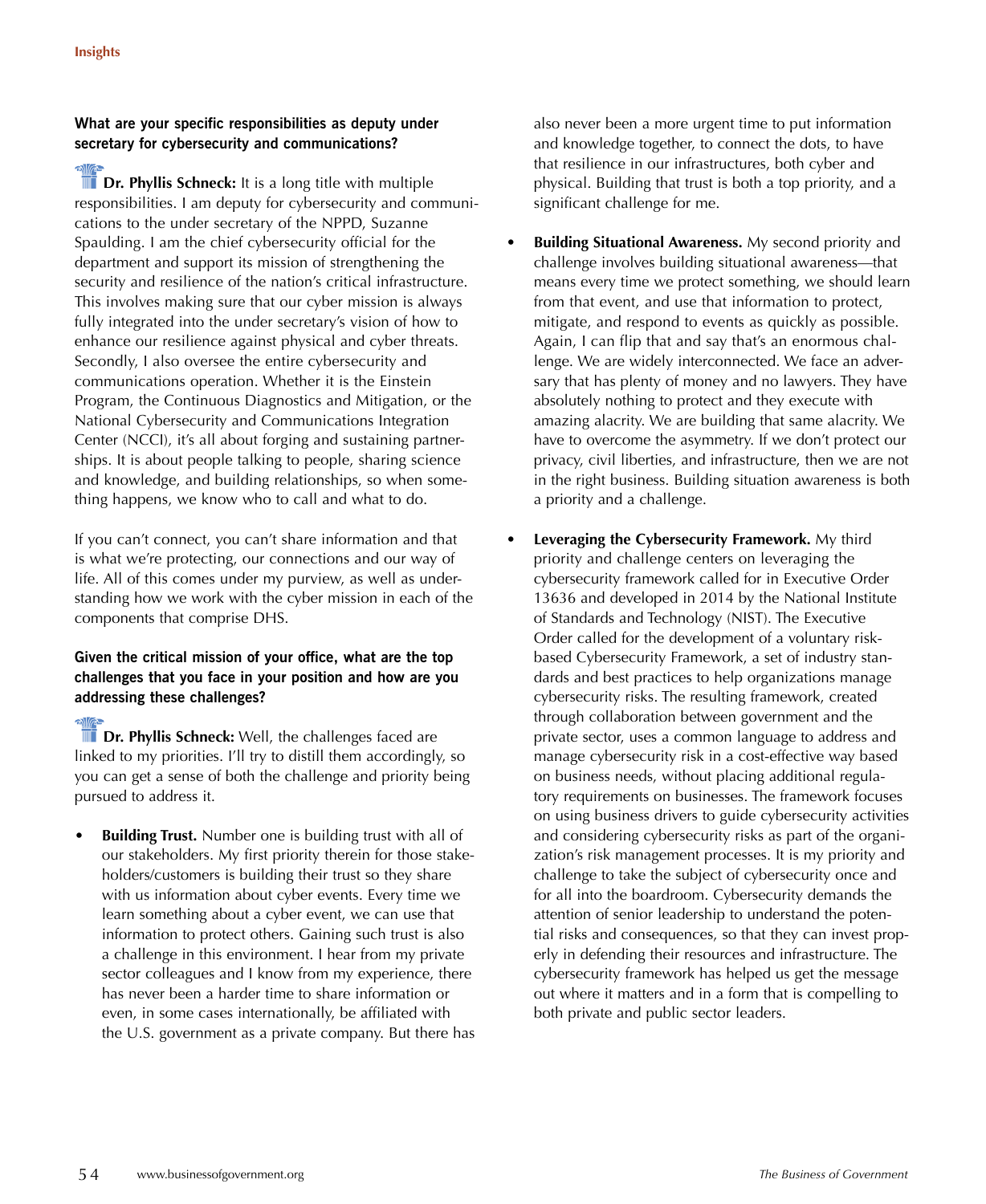"The "weather map" initiative aims to apply to cybersecurity threats what the National Weather Service analysts do to predict climate conditions. Tornadoes happen fast. Cyber happens faster. The goal is to get a full-scale, real-time model of the potential cyber threat agencies face. This effort is in the early stages."



## **Would you tell us more about the "weather map" approach to predicting cyber threats that you are pursuing?**

**Dr. Phyllis Schneck:** This is one of my favorite topics. I studied high-speed tornado forecasting with high performance computing before I entered cybersecurity. Everybody can picture a weather map. You probably looked at one this morning. It will show you detailed weather information in near real-time. You don't need detailed information on upper atmospheric behavior. You just need to know if it's going to rain and if you're going to wear a hat. That's very much what we need in cybersecurity. Let me illustrate: A colleague who grew up in the Midwest would run for cover when the sky turned yellow—the sky turning yellow is the indicator. Meteorologically, frozen dirt may be in the upper atmosphere. In the summer, if you're seeing an indication of freezing and you have really hot air below, convective behavior manifests, thus leading to bad storms.

The "weather map" initiative aims to apply to cybersecurity threats what the National Weather Service analysts do to predict climate conditions. Tornadoes happen fast. Cyber happens faster. The goal is to get a full-scale, real-time model of the potential cyber threat agencies face. This effort is in the early stages.

#### **Would you tell us more about the mission and purpose of the DHS's National Cybersecurity and Communications Integration Center (NCCIC)? How does it foster the coordination and integration of cyber situational awareness and incident management?**

**Dr. Phyllis Schneck:** Our National Cybersecurity and Communications Integration Center (NCCIC) is core to all of our efforts. The NCCIC mission is to reduce the likelihood and severity of incidents that may significantly compromise the security and resilience of the nation's critical information technology and communications networks. Thus, it's the heart and soul of fostering that rapid information sharing. It serves as a 24x7 cyber situational awareness, incident response, and management center that is a national nexus of cyber and

communications integration for federal government, the intelligence community, and law enforcement. The NCCIC shares information among the public and private sectors to provide greater understanding of cybersecurity and communications situation awareness of vulnerabilities, intrusions, incidents, mitigation, and recovery actions.

Let me put that into some "non-Klingon" for fun: It means the raw materials of cyber threat indication. So, not a social security number, not your name, not what you ate that day, but really machine readable, executable code that would indicate that this code is going to do something to your machine, such as tell it to talk to others or share things with others when it shouldn't. In 2014, the NCCIC received over 97,000 incident reports, and issued nearly 12,000 actionable cyber-alerts or warnings. NCCIC teams also detected over 64,000 significant vulnerabilities on federal and nonfederal systems and directly responded to 115 significant cyber incidents.

At DHS, we are uniquely positioned as a civilian agency with the only statutory privacy officer in civilian government to work directly with experts in privacy and civil liberties, so that in this time where it is so hard to bring a lot of extremely urgent information together, we can do that. That is our job in the NCCIC. It is also important to point out that we have been doing this "near real-time" or very fast. The NCCIC actively shares cyber-threat indicators to and from multiple sources including private sector partners, the intelligence community, federal departments and agencies, law enforcement, state, local, tribal and territorial governments, and international governments. This sharing, which has been taking place for many years, takes many forms, including personto-person interactions on the NCCIC floor, manual exchange of information via e-mail and secure web portals, and more recently via automated, machine-to-machine exchanges in STIX and TAXII protocols. While all of these sharing methods have value, the cybersecurity community has recognized the strategic importance of migrating cyber-threat indicator sharing to more automated mechanisms when and where appropriate.